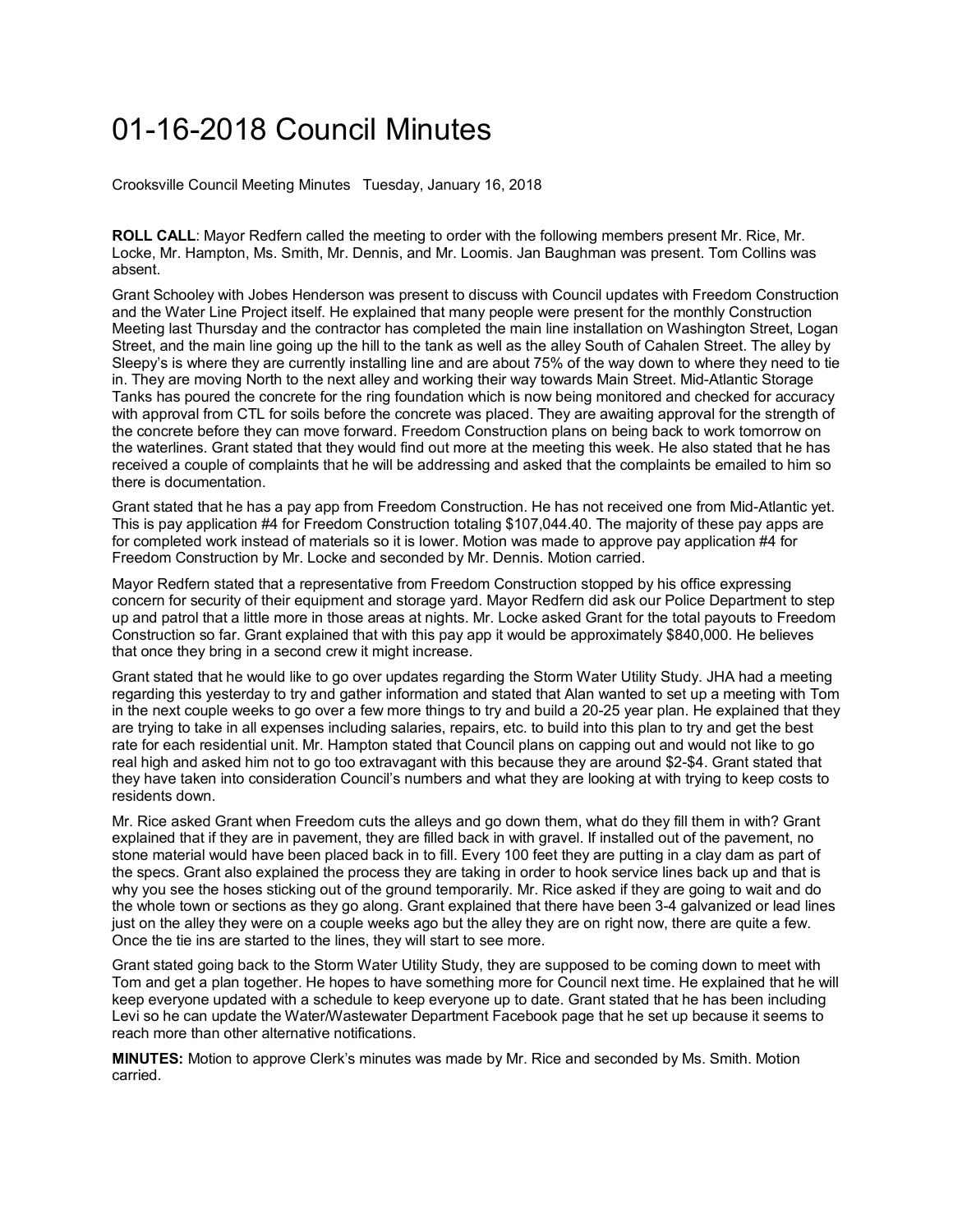**APPROVAL OF REPORTS:** Motion to approve Clerk's Reports for December and the year 2017 was made by Mr. Rice and seconded by Mr. Locke. Motion carried.

Motion to approve Mayor's Report for December and the year 2017 was made by Mr. Rice and seconded by Mr. Locke. Motion carried.

**CORRESPONDENCE AND MESSAGES:** Mayor Redfern has given Council a copy of the report for January for Community Service from Jerry Marks for them to look over.

**SOLICITOR'S LIST:** Jan Baughman stated she has been working on the Storm Drain issue at Delaware and Mohican Drive and that she can explain in further detail. In regards to the Sprankle Property she stated that there has been a request for a Debtor's Exam filed but no date has been given yet. The last item she had was to request approval for her to go to the OMAA Law Seminar. Motion was made by Mr. Hampton and seconded by Mr. Dennis for Jan to attend the OMAA Law Seminar totaling \$200.00. Motion carried.

Jan explained the complexity of the storm drain issue present on Mohican and Delaware Drive. Council needs to make a decision on what they want to do. She said she could not come up with a definitive answer on whether the Village is responsible for fixing/ replacing or not. In both plats, there is a dedication to the Village of Crooksville for the Streets where an Ordinance was made to accept. But what isn't real clear is if this would include storm drains. She stated that Council will have to get with Tom to better understand how it works because that part is over her head. The storm drains go behind the homes so they would not be part of the streets that the Village is responsible for. The plat does not specify what utilities this easement includes. There are questions that Council needs to answer to help her move forward on what to do to take care of this problem. Mayor Redfern explained that there is a storm drain on each side that the natural flow of the yards goes down into a catch basin from the center down. He also stated that the tile is separating and everything is on sand in that development. Some property owners have built or planted things that changes the natural flow of the storm water. Council looked at the plats to try and gain a better understanding of where the tile is in reference to the streets that the Village has an easement for. Jan stated that it needs to be determined if this is a governmental function or a proprietary function for liability. As a practical matter, Council needs to answer the question of if the Village doesn't take care of this, who will. They will need to decide what to do about this problem. It was discussed on whether a storm water study needed. Jan stated that they can do a special assessment specific to the Northern Estates for a bond that may be needed to fund this. Mr. Rice stated that Council needs to know where things are first because he does not believe it has to do with the street water running off. Mayor Redfern asked if this should be tabled. Council wants to see a drawing and does not feel like they have enough information to make a decision on this yet. Jan asked Council to think about maybe having Jobes Henderson go out and look at to see what is there and what may need done. She asked Council to think about and come up with an answer on if it can be repaired with general maintenance and repair or does it require a complete redesign and if it is located within the utility easement or right of way or someplace else. Mayor Redfern stated that Council would discuss further in workshop to figure out a solution.

**PAID BILLS**: A motion to approve Resolution 2018-8 paid bills and payroll was made by Mr. Hampton and seconded by Mr. Locke. Motion carried.

**TO BE PAID BILLS**: A motion to approve Resolution 2018-9 to be paid bills was made by Mr. Locke and seconded by Mr. Dennis. Motion carried.

**TRANSFER**: A motion to approve Resolution 2018-10 transferring funds was made by Mr. Rice and seconded by Mr. Locke. Motion carried.

**SERVICE:** Motion to approve Designation of Brittany Ross and Angel Hinkle to attend the Public Records Training on behalf of newly elected Council members Mr. Rice, Mr. Locke, Mr. Dennis, and Mr. Loomis was made by Mr. Rice and seconded by Mr. Locke. Motion carried.

**SAFETY:** Mayor Redfern wanted to let Council know that a squad hit into a parked car but the damage to our squad was minor.

Mayor Redfern stated that it is still not clear on possible funding for the New Fire Station and that will be discussed in workshop next week.

**LEGISLATIVE:** Motion to accept the second reading of Resolution 2018-5, authorizing the Fiscal Officer to request an advance on taxes collected by the Perry County Auditor was made by Mr. Rice and seconded by Mr. Locke. Motion carried.